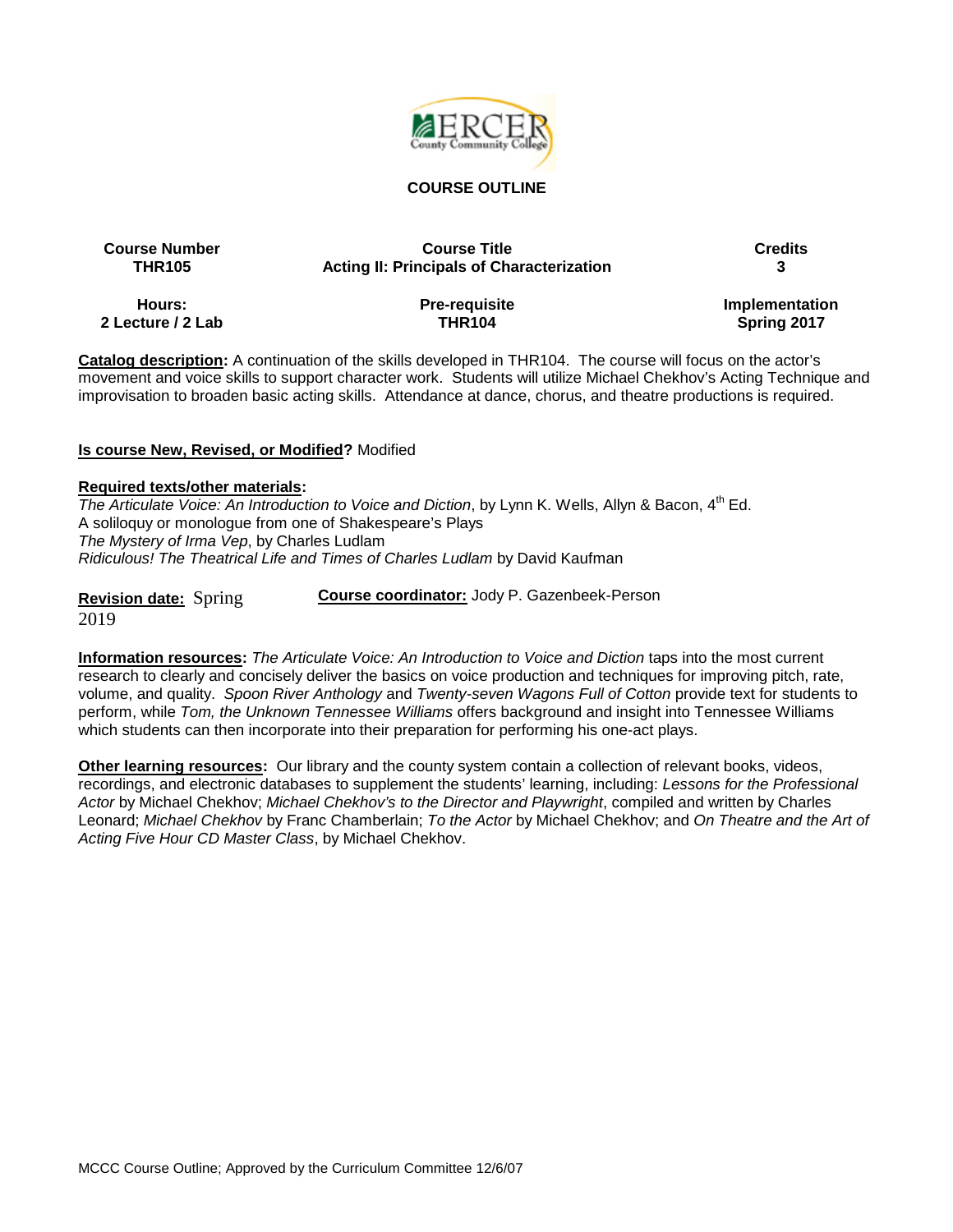# **Student Learning Outcomes/Course Goals:**

## *The student will be able to:*

- 1. Demonstrate heightened physical and vocal abilities in order to increase creative expression and stage presence, and to enhance characterization.
- 2. Demonstrate a technical approach to developing the actor's voice for the stage including vocal freedom, breathe control, diction, projection, relaxation, and range in order to enhance characterization.
- 3. Demonstrate a technical approach to developing the actor's physical instrument for the stage including: alignment, releasing tension, grounding, and self awareness.
- 4. Demonstrate creative freedom and spontaneity through improvisational exercises and scene work.
- 5. Demonstrate advanced listening, imagination and interactive skills.
- 6. Demonstrate ensemble or group interaction through the development and performance of material created using improvisation and the Chekhov technique.
- 7. Apply enhanced vocal, movement, and acting skills to the analysis and performance of a monologue.
- 8. Analyze acting, vocal, and movement skills through observation of live theatrical productions, their own work, and the work of their peers.
- 9. Describe and discuss the life and work of an important dramatist (Charles Ludlam) and use this knowledge to enrich their performance of scenes from his plays. Students will research and compile an online Facebook page representing his biography and critical analysis of his works for performance.

## **Course-specific General Education Knowledge Goals and Core Skills.**

# **General Education Knowledge Goals**

**Goal 1. Communication.** Students will communicate effectively in both speech and writing. **Goal 4. Technology.** Students will use computer systems or other appropriate forms of technology to achieve educational and personal goals.

**Goal 6. Humanities.** Students will analyze works in the fields of art, music, or theater; literature; philosophy and/or religious studies; and/or will gain competence in the use of a foreign language.

# **MCCC Core Skills**

**Goal A. Written and Oral Communication in English.** Students will communicate effectively in speech and writing, and demonstrate proficiency in reading.

**Goal B. Critical Thinking and Problem-solving.** Students will use critical thinking and problem solving skills in analyzing information.

**Goal E. Computer Literacy.** Students will use computers to access, analyze or present information, solve problems, and communicate with others.

**Goal F. Collaboration and Cooperation.** Students will develop the interpersonal skills required for effective performance in group situations.

# **Units of study in detail.**

# **Unit I: Chekhov Technique and Improvisation**

*The student will be able to*

- Demonstrate heightened physical abilities in order to increase creative expression and stage presence, and to enhance characterization. **(Course Competency 1)**
- Demonstrate creative freedom and spontaneity through technique and improvisational exercises. **(Course Competency 4)**
- Demonstrate advanced listening, imagination and interactive skills. **(Course Competency 5; Core Skills B & F)**
- Demonstrate ensemble or group interaction through the development and performance of material created using improvisation and masks. **(Course Competency 6; Core Skill F)**

## **Unit II: Movement**

*The student will be able to*

- Demonstrate heightened physical abilities in order to increase creative expression and stage presence, and to enhance characterization. **(Course Competency 1)**
- Demonstrate a technical approach to developing the actor's physical instrument for the stage including: alignment, releasing tension, grounding, and self-awareness. **(Course Competency 3; Gen Ed Goal 6)**